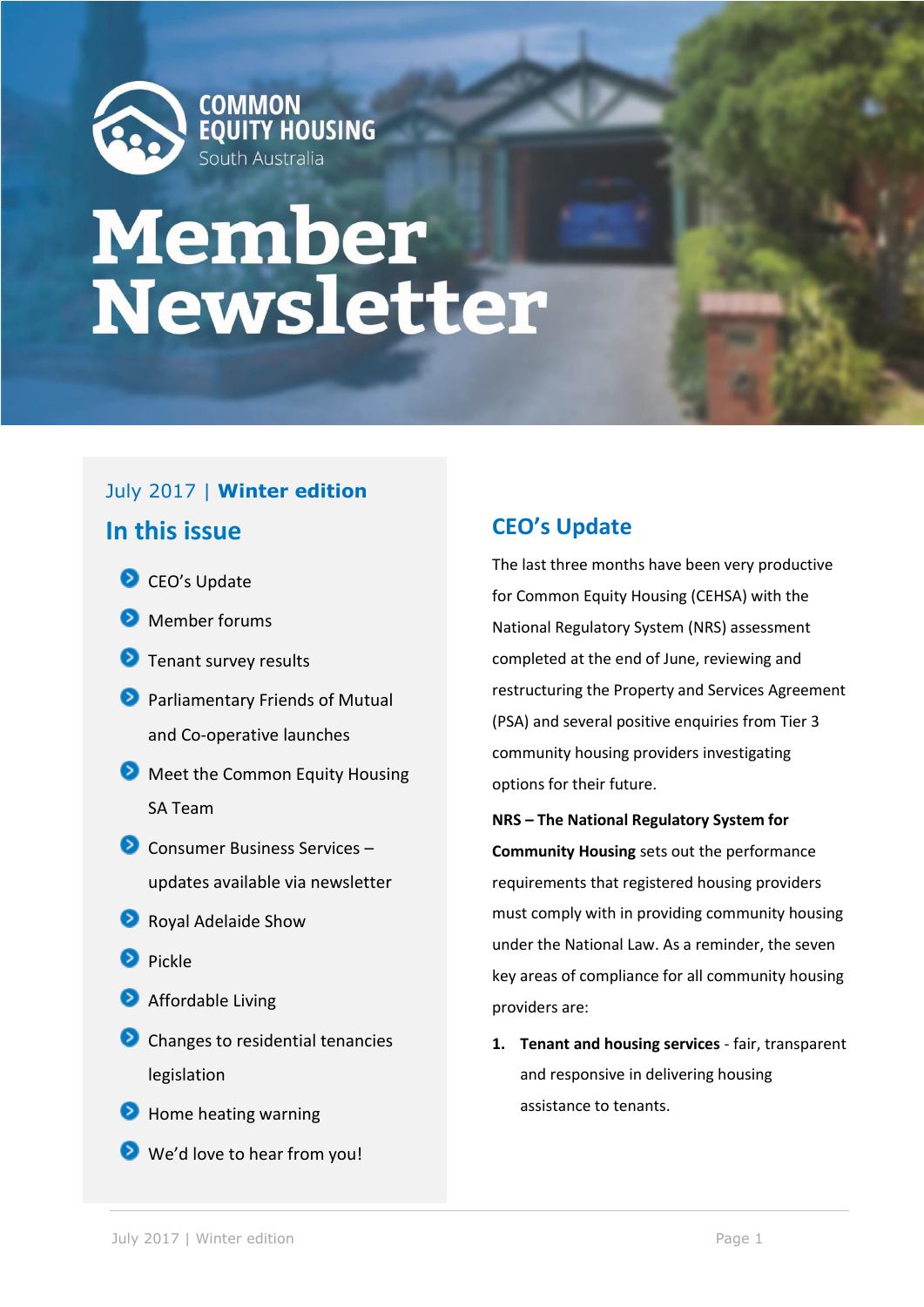

- **2. Housing assets** manages its community housing assets in a manner that ensures suitable properties are available at present and in the future.
- **3. Community engagement** works in partnership with relevant organisations to promote community housing and to contribute to socially inclusive communities.
- **4. Governance** well-governed to support the aims and intended outcomes of its business.
- **5. Probity** maintains high standards of probity relating to the business of the provider. Values and ensures impartiality, accountability and transparency.
- **6. Management** manages its resources to achieve the intended outcomes of its business in a cost-effective manner.
- **7. Financial viability -** financially viable at all times.

CEHSA has received preliminary feedback that the submission is in order but the full analysis and feedback provided in approximately two months.

**Property and Services Agreement (PSA)** – as part of CEHSA's compliance responsibilities with the NRS and the Master Agreement with Renewal SA

we need to update the PSA between CEHSA and each of the member organisation (MO). The main reason for this change is that we need to make sure that CEHSA's and MO's obligations are clear and that areas still managed by MOs are identified and that we have processes, policies and procedures in place to ensure CEHSA's NRS compliance responsibilities are met.

Feedback from the Member Forums and individual MO meetings has been incorporated and the draft agreement is now with Renewal SA for their feedback. At this stage, Renewal SA want some changes in the areas of asset and tenancy management. They require the agreement to demonstrate more clearly that we have processes and systems in place to make sure things are being completed. A meeting is planned in the comings weeks to develop a solution, so this will delay finalising the agreement with each MO. I'll keep you posted on the new timeframe.

### **Priorities over the next few months:**

- Finalise the PSA and gain MOs approval via Special Resolutions.
- Visit Common Equity Housing Ltd in Victoria to gain a detailed understanding of their asset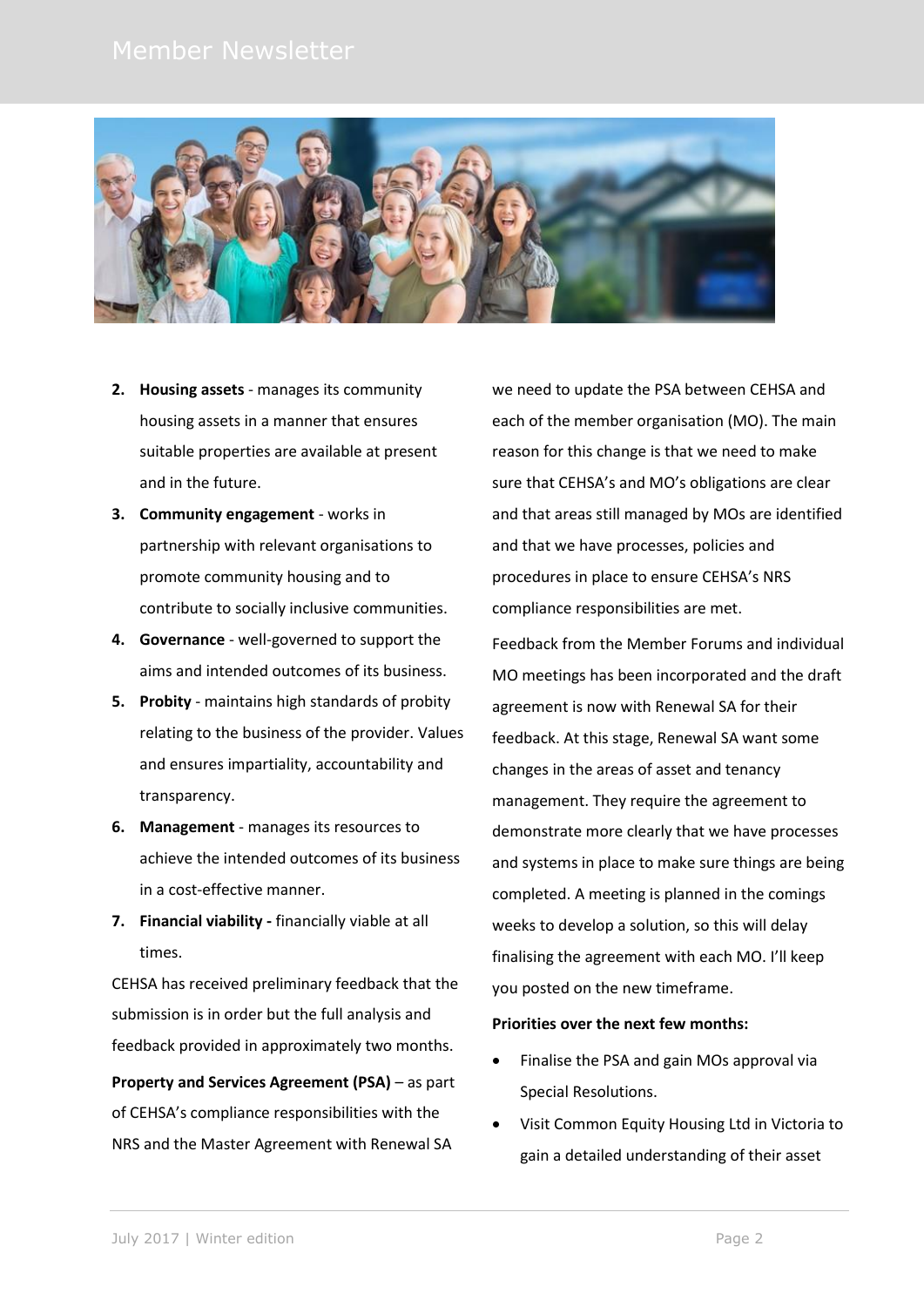management process, so CEHSA can make improvements in the areas of asset management planning, maintenance forecasting, monitoring and reporting.

- Keep talking to Tier 3 CHP's about the benefits of joining CEHSA.
- Attend MO meetings PERCH and Copper Triangle scheduled in August.

# **Member Forums**



"*I can do things you cannot, you can do things I cannot; together we can do great things"* Mother Teresa The two Member Forums held in June were well attended and positive feedback was received from members and the CEHSA team. Based on the feedback, we'll aim to hold Member Forums every 6-8 weeks interspersing specific topics and general meetings (7-8 meetings per year).

The next meeting will focus on **Tenancy Management** so we encourage all Tenancy Officers and any other interested members to attend. RSVP to [melissa@cehsa.com.au](mailto:melissa@cehsa.com.au) by Friday 11<sup>th</sup> August 2017.

| <b>Topic</b> | Date & Time              | <b>Location</b>       |
|--------------|--------------------------|-----------------------|
| Tenancy      | Tuesday 15 <sup>th</sup> | <b>West Thebarton</b> |
| management   | August 6pm to            | Hotel, 51 South       |
|              | 7.30 <sub>pm</sub>       | Road, Torrensville    |

# **Tenant survey results**

Thank you for your responses to our Survey conducted in May-June 2017. The Survey was completed online and via hardcopy for member with no email and there was a very good response rate – the best ever for CEHSA. Here's a summary of the results:

### **Overall services**

Our tenants reported a good level of satisfaction

with CEHSA's housing services.

### **Combined satisfaction**

|                                           | <b>Satisfied</b> | <b>Dissatisfied</b> | <b>Neither</b> |
|-------------------------------------------|------------------|---------------------|----------------|
| Combined<br>satisfaction                  | 89%              | 5%                  | 6%             |
| Rights as a<br>tenant are<br>being upheld | 89%              | 3%                  | 8%             |

## **Communication**

|                          | <b>Satisfied</b> | <b>Dissatisfied</b> | <b>Neither</b> |
|--------------------------|------------------|---------------------|----------------|
| Comms by<br><b>CEHSA</b> | 91%              | 3%                  | 6%             |

On the question about understanding how rent is

calculated, 20% were either unsure or did not

understand

### **Repairs and maintenance**

|                         | <b>Satisfied</b> | <b>Dissatisfied</b> | Neither. |
|-------------------------|------------------|---------------------|----------|
| Condition of<br>home    | 85%              | 9%                  | 6%       |
| Repair &<br>maintenance | 71%              | 9%                  | 20%      |

## **Complaints and appeals**

Two thirds of tenants who did the questionnaire (66%) reported that they knew how to make a complaint to CEHSA. This still leaves 33% of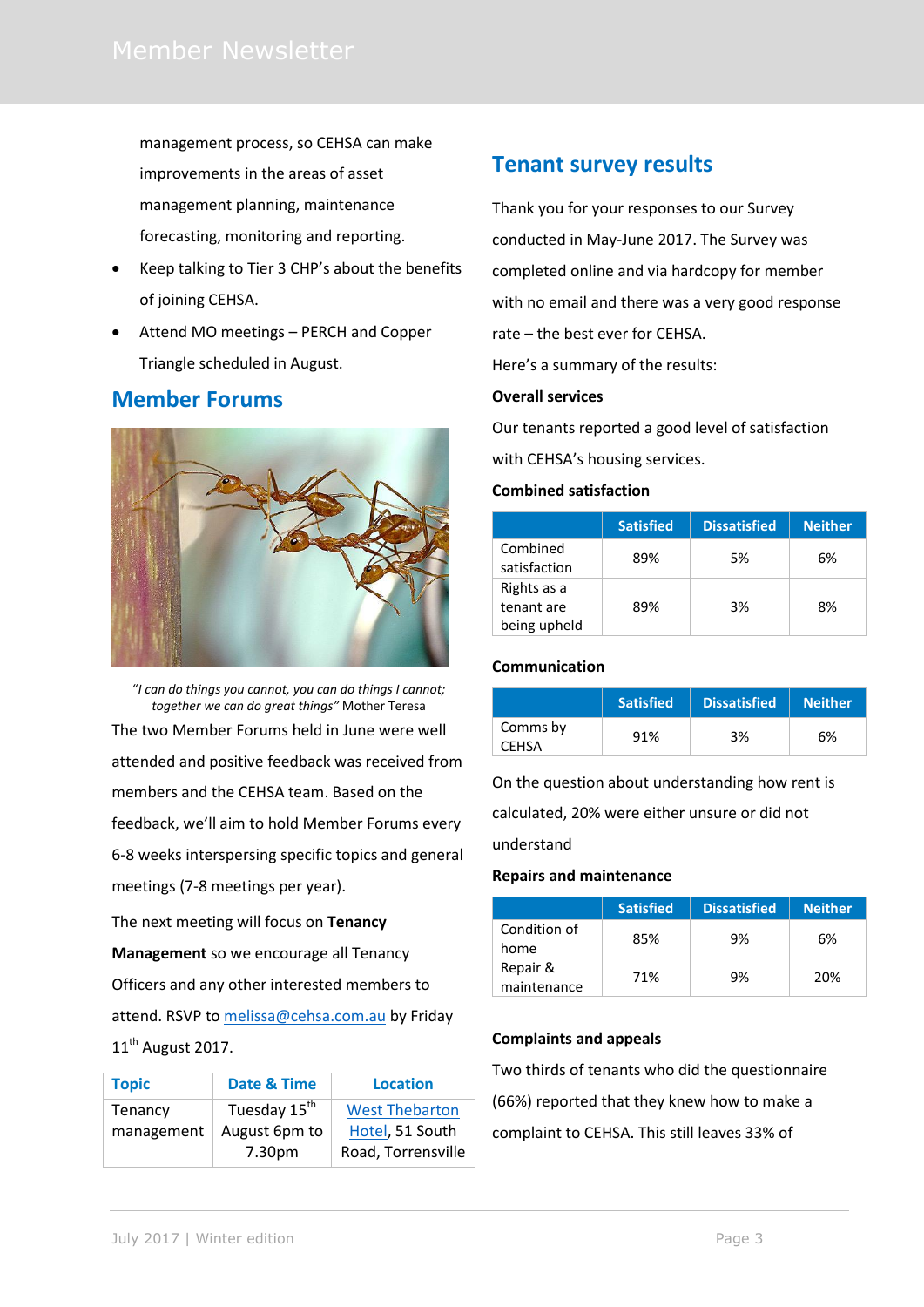respondents who were either unsure or did not know how to make a complaint.

A lower proportion (40%) said they knew how to appeal a decision made by CEHSA. 29% were unsure and 32% said that they did not know.

### **Tenant engagement**

|                                                                | <b>Satisfied</b> | Dis-<br>satisfied | <b>Neither</b> |
|----------------------------------------------------------------|------------------|-------------------|----------------|
| The way CEHSA<br>involves tenants                              | 71%              | 6%                | 22%            |
| <b>CEHSA</b> listens to<br>tenants' views<br>and acts on them  | 70%              | 6%                | 23%            |
| Tenants are able<br>to influence<br>CEHSA's decision<br>making | 52%              | 10%               | 38%            |

### **CEHSA's comparative performance**

The results of this survey were compared with survey results undertaken for 27 other Community Housing Providers in Australia. The comparison shows that CEHSA is doing well, but has some areas in which it can achieve higher scores. In order to achieve better performance CEHSA plans the following actions:

### **1. Repairs and maintenance**

'Repairs and maintenance' is the key priority area for our tenants. We believe that the new Property and Services Agreement, and our current work on updating maintenance systems and procedures will improve services. Member Organisation

Maintenance Officers are meeting with us to review the proposed system, and to add their input.

### **2. Tenancy engagement**

CEHSA has new leadership and there have been meetings with Members and as well as a special workshop to discuss the new draft Property and Services Agreement.

It is proposed to sponsor regular Member Forums and encourage other events such as workshops and social events across the membership.

It is of concern that 1 in 5 of our tenants do not understand how their rent is calculated. We will give priority to providing this information again, and offering one on one explanations to anyone who may want this.

### **3. Complaints handling**

CEHSA will again review the complaints process and our management of this. We will be giving more detail in the next Newsletter.

# **Parliamentary Friends launch**

A significant milestone was reached on 13 June with the launch of the Parliamentary Friends of Mutuals and Co-operatives at Parliament House.



Co-op and mutual representatives enjoyed a presentation from BCCM Chairman and CBH CEO Dr Andrew Crane and remarks from Parliamentary Friends co-chairs Senator Bridget McKenzie and Andrew Leigh MP about the importance of cooperatives to Australia.

The BCCM is pleased with the genuine bipartisan support for the sector. For full detail[s click here](http://bccm.coop/bipartisan-support-parliamentary-friends-mutuals-co-ops-win-regional-australia/#.WVmOcI0dClJ)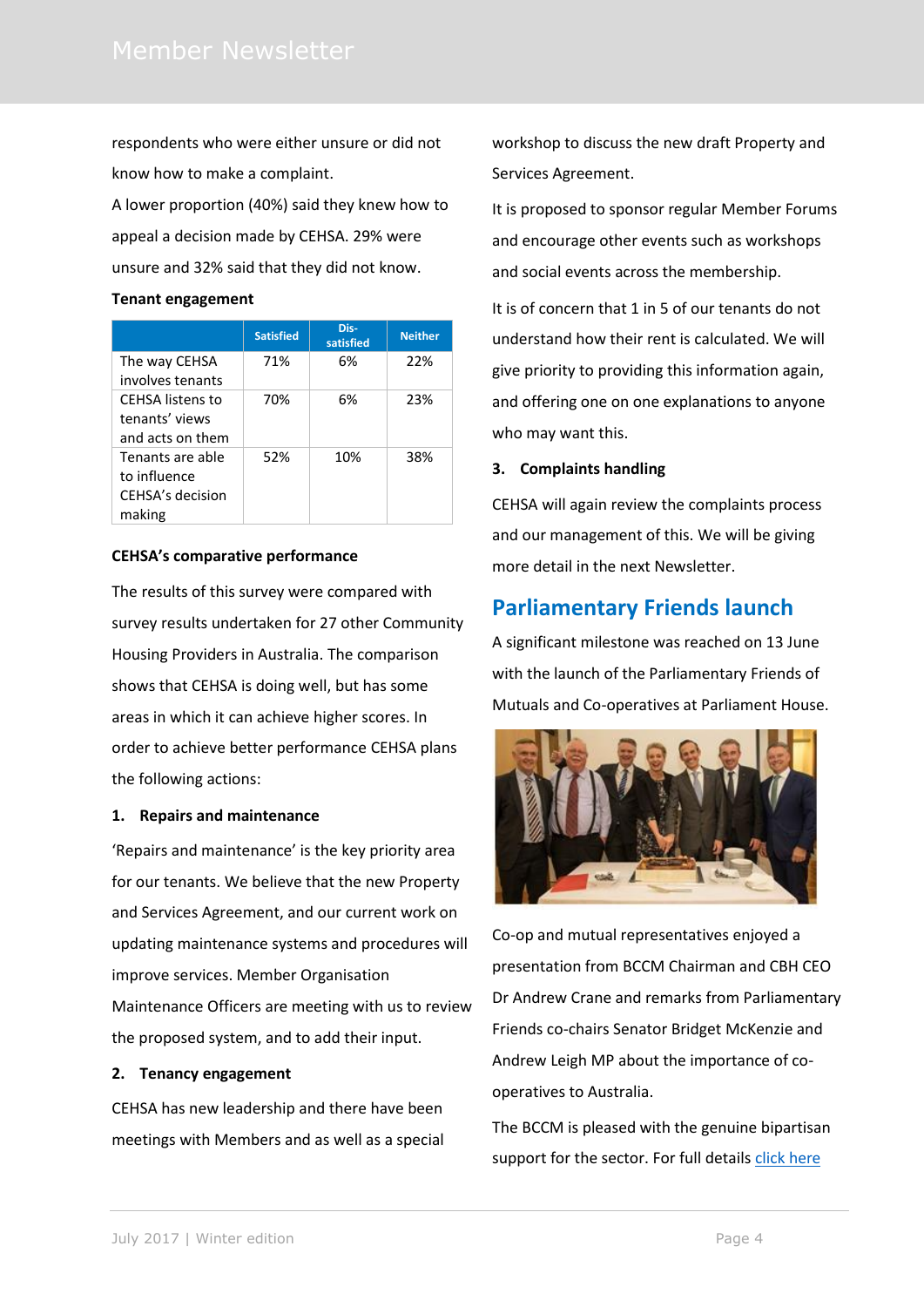# **Meet with CEHSA Team**



*Pictured: Sandra, Melissa, Colin & Angela* To get to know the CEHSA team Sandra and Melissa have shared a few fun facts:

### **Sandra Maciunas**

- My favourite activities include anything outdoors, gardening, walking the dog, and of course dining, I love to do this because I enjoy being outside.
- My favourite colour is yellow because it reminds me of the beach and the sun.
- My favourite meal involves anything Thai and my favourite snack food is fruit or homemade biscuits.
- The best time of the day to me is early morning because I love hearing the birds wake up and I am always excited about getting up, I love to wake up and start the day.
- I would love to travel to the moon because I think it would be cool to see the earth.
- My favourite movie of all time is forever changing has been Colour Purple, Castle, Terminator, Back to the Future, Moulin Rouge and latest is La La Land.
- The music I like to listen to is varied depending on the time because it's nice to enjoy different types of music.
- One of the nicest things that ever happened to me was when I was at Semaphore Beach one morning about 5am, it was a foggy morning with visibility at about 20 metres and out of the fog came galloping race horses in training, a wonderful 'wow' moment.

### **Melissa Klenke**

- My favourite activity is walking my dog, Lucy, and I love to do this because of the fresh air and it clears my head. Lucy also gets so excited which is very entertaining.
- My favourite color is orange because it reminds me of a sunset.
- The best time of the day to me is late at night when it is quiet in our house and I can watch my favourite TV shows in peace.
- I would love to travel to Schleswig Holstein because my Great Great Grandfather was born there and he came to Australia in the 1840s. I am very interested in family history and getting a feel for the past.
- The music I listen to is Pop Music as I enjoy singing out loud (with no-one else around of course!).
- The first concert event I ever went to was ABBA and I went with my Mum & Dad. I don't know how my parents managed to stand the noise. My second concert was Shakin' Stevens at the Thebarton Theatre.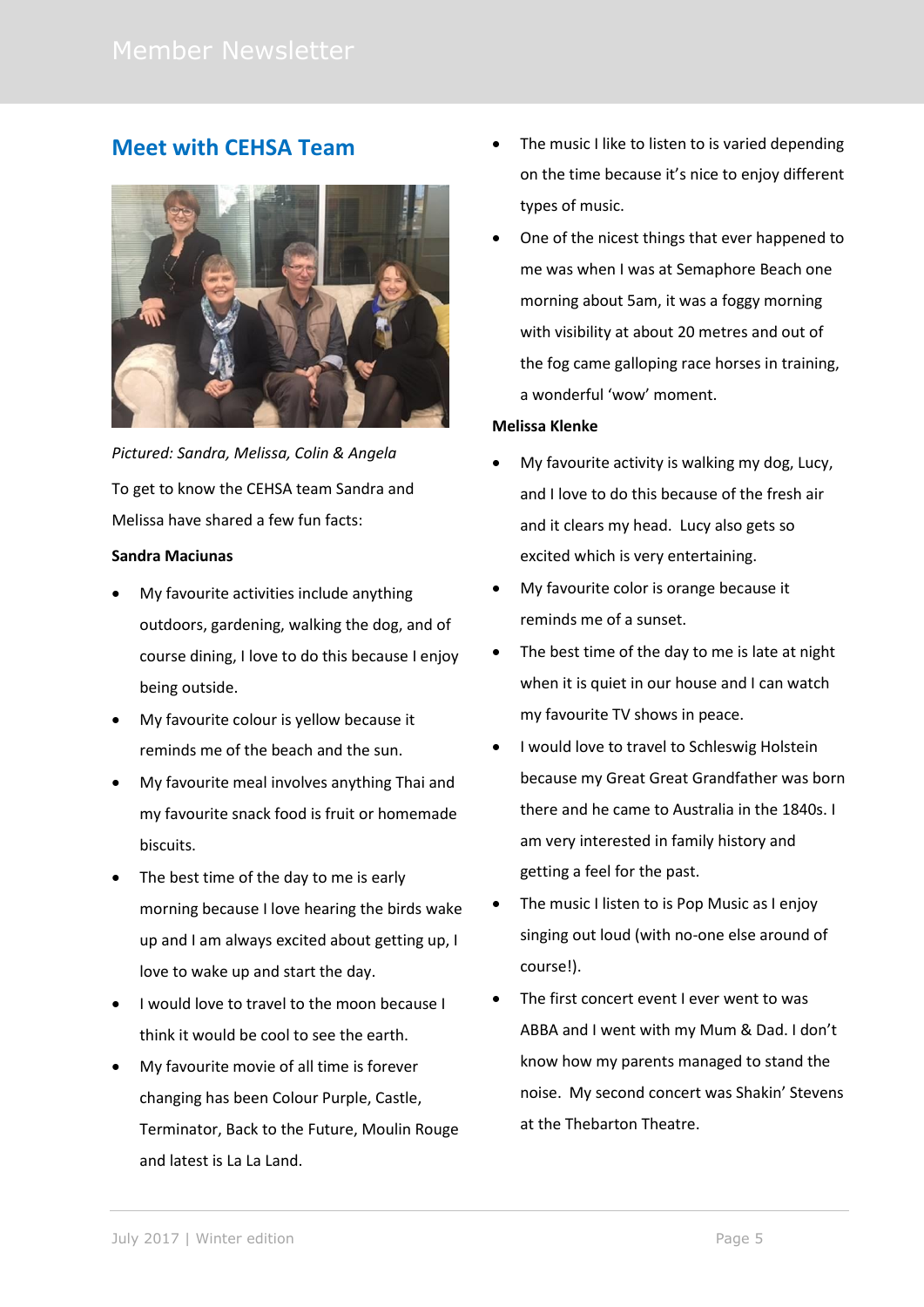# **CBS updates available**

Consumer Business Services (CBS) provides regular tenancy updates to inform landlords, agents and tenants of changes that may affect their residential tenancy.

If you provided an email address when you lodged a bond, you will automatically receive tenancies updates.

If you would like to receive this newsletter go to their [website](https://www.sa.gov.au/topics/housing/renting-and-letting/renting-privately/newsletters-for-residential-tenancies) and click on Subscribe.

# **Win tickets!**



Friday 1 September and Sunday 10 September this year and CEHSA has again applied for complimentary admission tickets. The Royal Agricultural & Horticultural Society of SA Inc makes a limited number available to community groups and not-for-profit organisations.

We'll know if our request for 24 adult and 10 child tickets has been successful in July and we'll receive the tickets in August. Our plan is to randomly select member tenants to enjoy the Show experience, so we'll let the lucky winners know as soon as possible.

Websit[e www.theshow.com.au](http://www.theshow.com.au/)

# **Who needs a pickle?**



Shelter SA launched its mobile phone app "Pickle" which is designed to connect young people who are experiencing homelessness, at risk of homelessness, or in unsafe situations to the nearest possible community service organisation. Pickle was developed by Shelter SA with a Community Benefit SA grant and we acknowledge Minister Bettison's support. Free, quick and private, please download the app or browse the website and share with your networks and clients [www.pickle.org.au.](http://www.pickle.org.au/)

# **New support website**



This website is an initiative of The Government of South Australia and The Salvation Army and it provides information about:

| Health Care      | Education   | Transport              | ۰<br>Home Purchase &<br>Rent | Money & Finances | Accommodation<br>Services |
|------------------|-------------|------------------------|------------------------------|------------------|---------------------------|
| O.<br>Well-Being | Concessions | ۰<br>Domestic Violence | -<br>د.<br>Utilities         | Justice          | C<br>Food                 |

Check it out at <https://affordablesa.com.au/>

# **Legislation changes**

*As published on the Consumer & Business Services website on 23rd June 2017* 

Commencing on the 3rd July 2017, these changes aim to clarify or provide solutions to several administrative issues that have been raised by industry. It is important that all parties to a